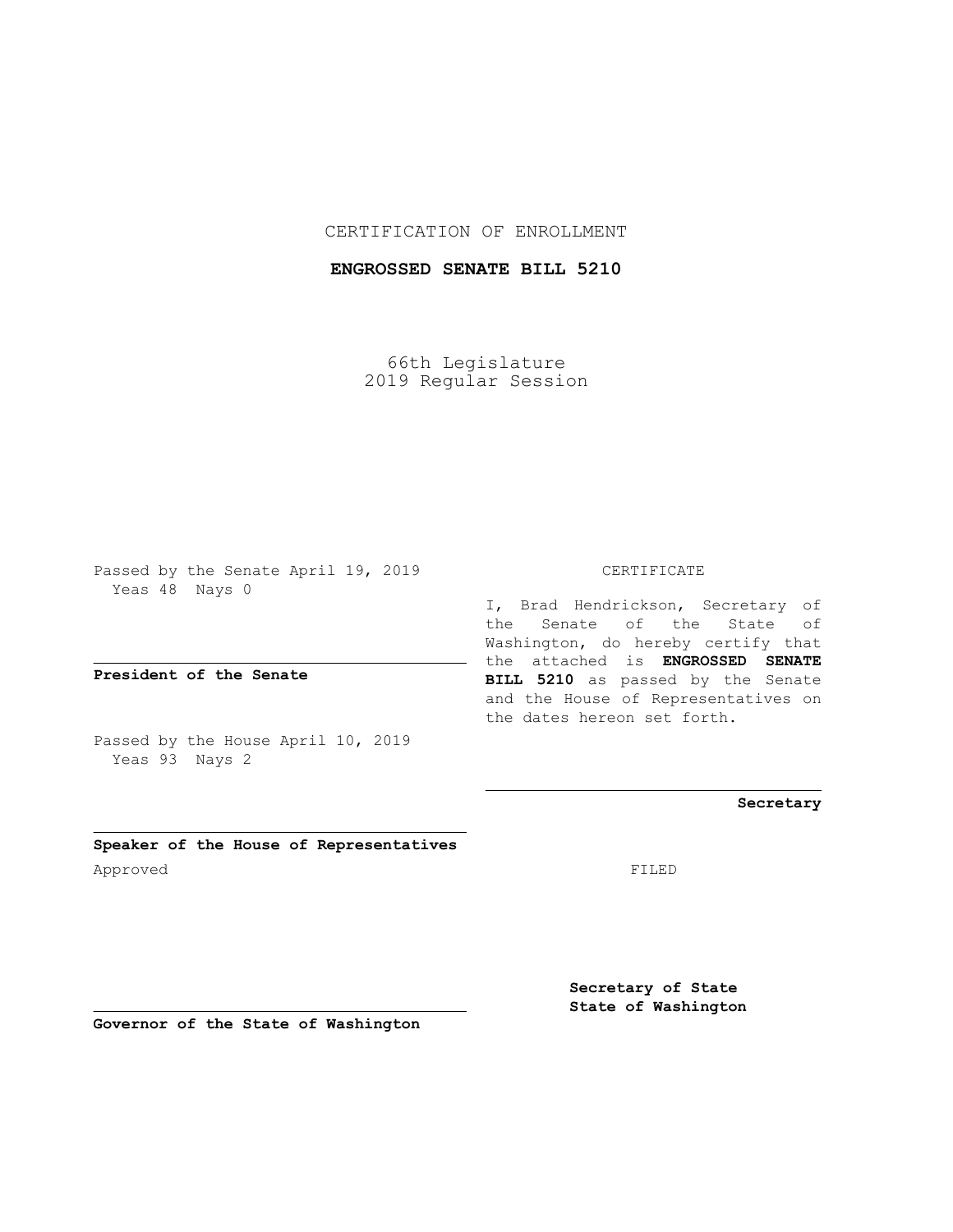## **ENGROSSED SENATE BILL 5210**

AS AMENDED BY THE HOUSE

Passed Legislature - 2019 Regular Session

## **State of Washington 66th Legislature 2019 Regular Session**

**By** Senators Palumbo, Bailey, Rolfes, Wilson, C., Randall, Hunt, Das, and Keiser

Read first time 01/16/19. Referred to Committee on Health & Long Term Care.

 AN ACT Relating to notification to purchasers of hearing instruments about uses and benefits of telecoil and bluetooth technology; adding a new section to chapter 18.35 RCW; adding a new section to chapter 43.20A RCW; and creating a new section.

BE IT ENACTED BY THE LEGISLATURE OF THE STATE OF WASHINGTON:

 NEW SECTION. **Sec. 1.** The legislature finds that approximately twenty percent of the population have hearing loss, including more than six hundred fifty thousand Washington state residents who have been diagnosed with hearing loss. The number is rising; the aging baby boomer generation is increasing age-related hearing loss exponentially, and hearing loss has increased among children and youth in the last decade. As these trends continue, telecoil technology has the potential to benefit more people, but only if consumers are made aware of the technology and its benefits.

 The legislature finds that the federal Americans with disabilities act of 1990 was amended in 2010 to require assistive listening systems in places of public assembly, served by a public address system, to be hearing aid compatible. Currently, the telecoil is the only component within a consumer hearing instrument that enables this mandated compatibility. Without a telecoil-enabled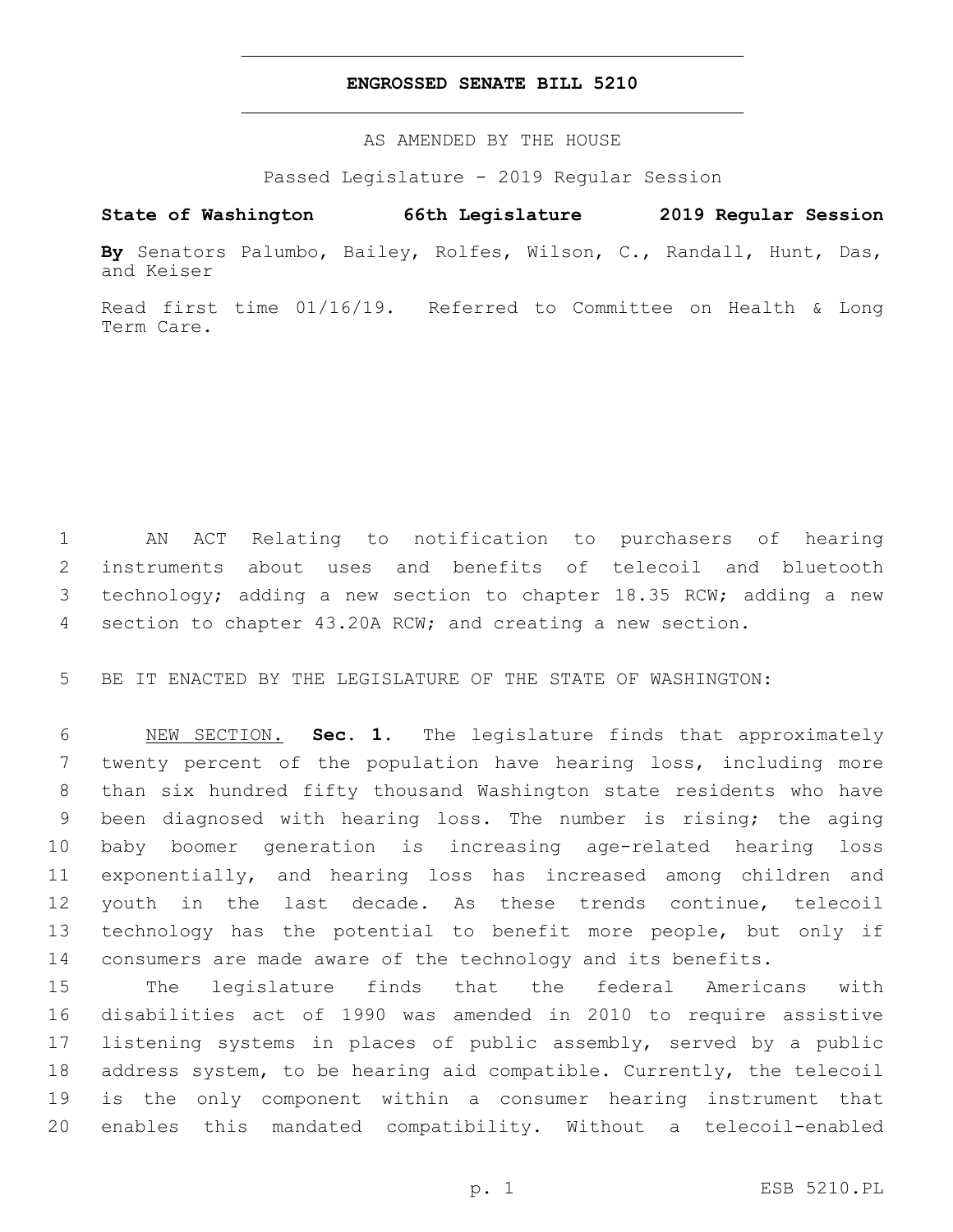hearing instrument a person cannot effectively access mandated 2 assistive listening systems.

 The legislature finds that bluetooth technology is evolving, but it is still generally not suited for long range transmission in a large venue like an auditorium. To date, hearing aid bluetooth technology does not meet compliance standards for assistive listening 7 system requirements.

 Therefore, the legislature intends to increase consumer awareness of benefits and uses of the different types of hearing instruments 10 and technologies.

 NEW SECTION. **Sec. 2.** A new section is added to chapter 18.35 12 RCW to read as follows:

 (1) Any person who engages in fitting and dispensing of hearing 14 instruments shall:

 (a) Prior to initial fitting and purchase, notify a person seeking to purchase a hearing instrument, both orally and in writing, about the uses, benefits, and limitations of current hearing assistive technologies, as defined by the department of health in 19 rule.

 (b) Provide to each person who enters into an agreement to purchase a hearing instrument a receipt, which must be signed by the purchaser at the time of the purchase, containing language that verifies that prior to initial fitting and purchase the consumer was 24 informed, both orally and in writing, about the uses, benefits, and limitations of current hearing assistive technologies, as defined by 26 the department of health in rule.

 (2) The department may adopt rules to create a standard receipt form that persons required to provide notice under this section may provide to purchasers, as required in subsection (1)(a) of this 30 section.

 (3) A person required to provide written notice in subsection (1) of this section may produce written materials, use materials produced by hearing instrument manufacturers or others, or use the materials created by the office of the deaf and hard of hearing, as required in 35 section 3 of this act.

 (4) This section may not be construed to create a private right of action or claim against any person engaging in the fitting and 38 dispensing of hearing instruments.